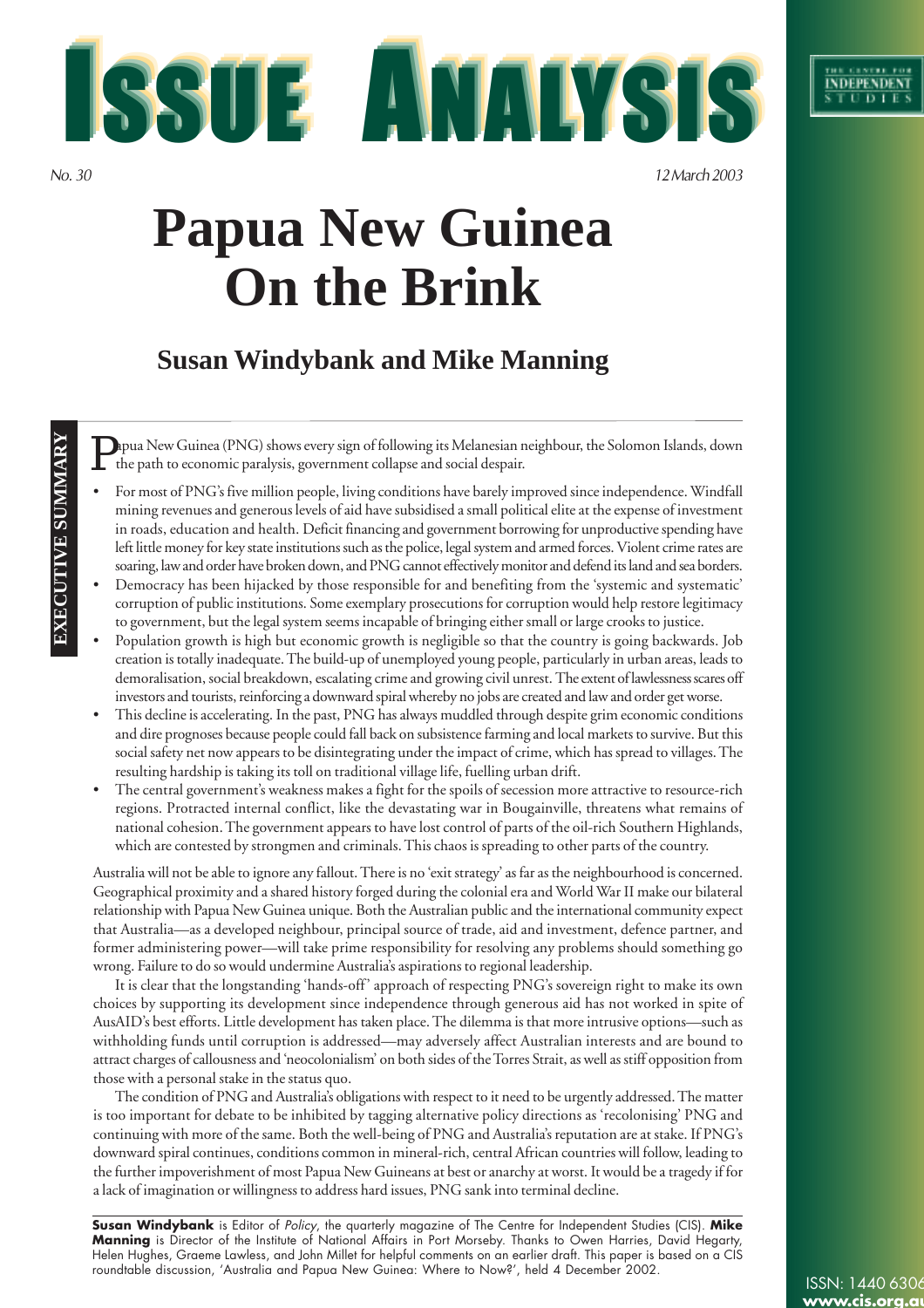# **Introduction**

Australia's security environment is at its most benign when the strategic balance between the major powers in the Asia Pacific region is stable, and neighbouring nations are doing well.<sup>1</sup> In recent years, however, several countries that make up the island chain of greater Indonesia and Melanesia to the north and east of Australia have been wracked by domestic turmoil. From secessionist struggles to civil wars to communal violence, fragmentation and internal conflict now threaten political stability and national cohesion,<sup>2</sup> and hence our security. This ongoing volatility should be of the utmost concern to Australian policymakers. Potential flashpoints further afield such as conflict on the Korean Peninsula cannot be ignored, but closer to home continuing upheaval in the 'arc of instability' has become critical.

The most pressing and seemingly intractable problems are in the four Melanesian islands nearest to Australia: Fiji, the Solomon Islands, Papua New Guinea and Vanuatu. This paper examines the economic, social and political challenges facing Australia's closest neighbour and ex-colony, Papua New Guinea (PNG). It discusses the consequences for both Australia and PNG should present trends continue, and asks what Australia can to do help. A forthcoming *Issue Analysis* paper will look specifically at Australian aid policy and make recommendations for change.

The emergence in PNG of what are regarded as attributes of a 'failed state' suggests that Australia should rethink its relationship with PNG now to avoid high costs in the future. The alternative is the prospect of a Solomon Islands style collapse, but on a much larger scale. The dilemma is that Australia's capacity to influence PNG's future is no substitute for genuine and sustained commitment to reform from the country's leaders. Australian advice and pressure are not always welcomed, but ultimately both countries share important common interests that override what was once dubbed the 'colonial overhang'. A renewed focus is needed on how Australia can encourage and support change from within.

International experience demonstrates that economic development, political stability and social progress depend on the attitudes of people themselves, the quality of institutions and government policy choices. Papua New Guinea must tackle such basic issues as economic discipline (no more spending binges and deficit financing), transparent and honest public institutions (an end to jobs for the boys, and prosecutions for corruption), public sector reform (small but effective government) and investment in hard and soft infrastructure (transport, schools, health, police and the legal system).<sup>3</sup> This would enable private sector expansion to create jobs, and would help to ease the law and order problem. It would also restore some legitimacy to central government. Without progress on these issues no outside help, no matter how well-meaning, will have an impact on PNG's deeply-seated problems.

Such change must take account of the extraordinary cultural diversity of the country, and historical and structural challenges to development. But Papua New Guinea will have to survive and make its way in the 21st century. Papua New Guineans generally want all the things that people elsewhere want. To be able to afford them, they need a cash income and to get this income PNG has to be able to export cash crops, minerals and petroleum products, fish, timber or encourage tourism. Without adequate infrastructure, the rule of law, good leadership and a willing population as well as some assistance from Australia—this will not happen.

# **STATE OF THE NATION**

Papua New Guinea is struggling to survive as a viable nation. The economy has stagnated, and the outlook for growth is bleak. Abundant mineral resources—large deposits of gold and copper and substantial oil and natural gas reserves—and generous levels of foreign aid<sup>4</sup> have created 'windfall' incomes (economic rents) that have led to waste and corruption. Rent-seeking has subsidised the rise of a small political elite and overblown central government at the expense of investment in infrastructure and diversification of the economy. The non-mineral sectors, in particular agriculture,

**Australia should rethink its relationship with PNG now to avoid high costs in the future.**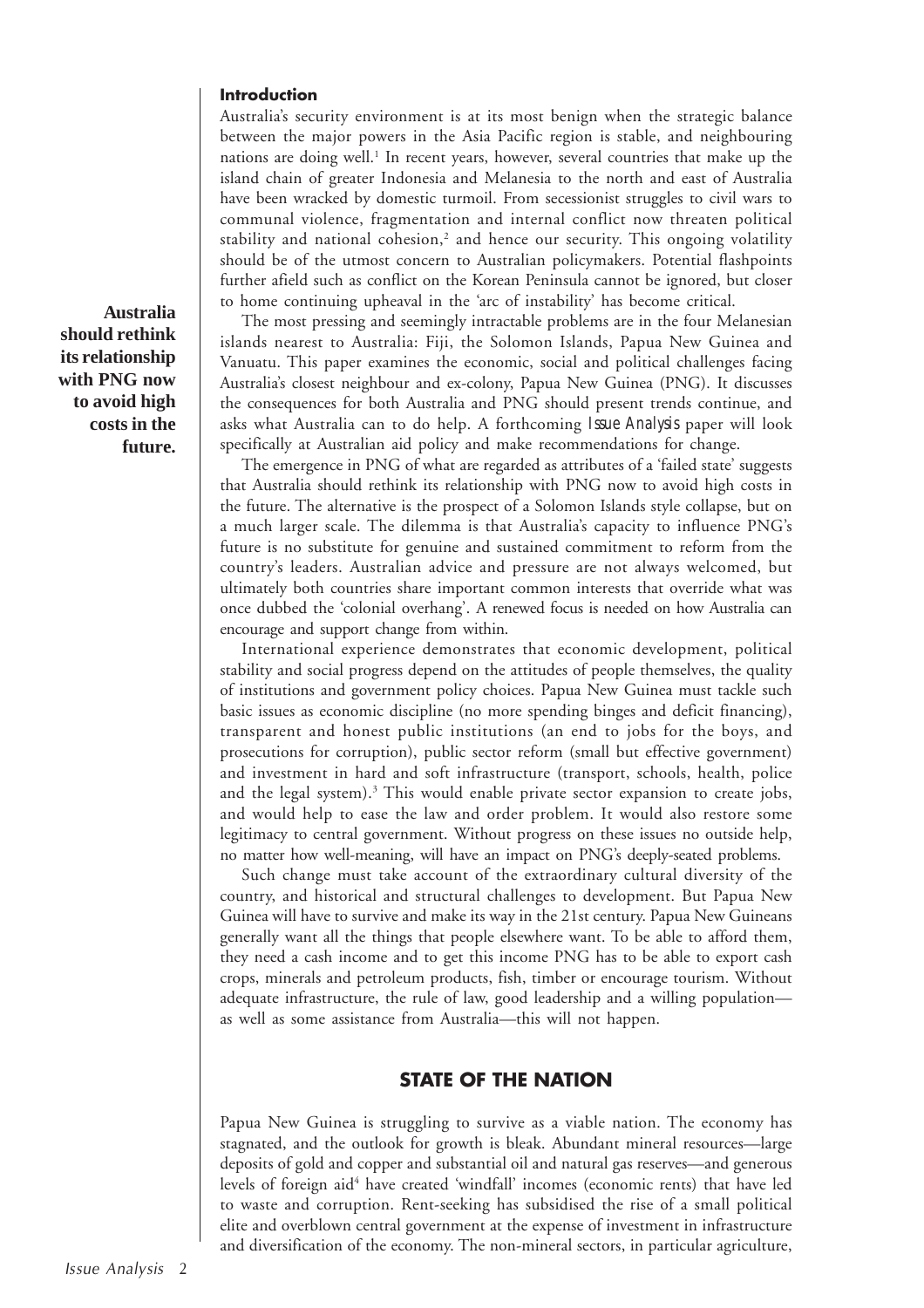have been hurt by high exchange rates maintained for two decades through the hard kina policy. Transport and communications have been neglected. Roads have become impassable in rural areas where some 85% of the population live. Government provision of basic education and health services has collapsed outside the capital.

The lack of progress is reflected in PNG's social indicators, which are closer to those of Sub-saharan Africa than to the rest of the Asia Pacific region in terms of population growth, fertility rates, school attendance, and infant and maternal mortality statistics (see table 1 below). Less than 10% of the population is employed in the formal sector, and the number of young people without jobs is appalling. Most people depend on subsistence farming and some cash cropping for survival. Life expectancy, the most reliable indicator of development, is the lowest in Melanesia by more than 10 years. Malaria and tuberculosis are making a deadly comeback while the alarming rise in HIV/AIDS infection rates is the highest in the Pacific.<sup>5</sup>

|                                                        |      |      | PNG Kenya Zimbabwe Thailand Australia |      |      |
|--------------------------------------------------------|------|------|---------------------------------------|------|------|
| Expectation of life at birth (years) 2000              | 56.7 | 50.8 | 42.9                                  | 70.2 | 78.9 |
| Annual population growth rate                          |      |      |                                       |      |      |
| 1975-2000 (%)                                          | 2.5  | 3.3  | 2.9                                   | 17   | 1.3  |
| Average years of schooling (2000)                      |      |      |                                       |      |      |
| Total                                                  | 2.9  | 4.2  | 5.4                                   | 6.5  | 10.9 |
| Male                                                   | 3.3  | 4.7  | 6.0                                   | 7    | 11.2 |
| Female                                                 | 2.4  | 3.7  | 4.7                                   | 6    | 10.7 |
| Fertility rates (births per woman) 1995-2000           | 4.6  | 4.6  | 5.0                                   | 2.1  | 1.8  |
| Infant mortality rates (per 1,000 live births) 2000    | 79   | 77   | 73                                    | 25   | 6    |
| Maternal mortality (per 100,000 live births) 1985-1999 | 370  | 590  | 700                                   | 44   | 6    |

#### **Table 1. Papua New Guinea's social indicators compared**

*Note:* International comparisons should be treated with caution. Maternal mortality data, for instance, are those reported by national authorities. UNICEF and the WHO periodically evaluate these data and make adjustments to account for the well-documented problems of underreporting and misclassification of maternal deaths. Education data do not take into account differences such as length of school year and education quality. *Source*: United Nations Development Programme, *Human Development Report 2002* (New York: Oxford University Press, 2002); schooling estimates from World Bank, *World Development Indicators 2002* (Washington D.C., 2002).

Today's conditions are mainly the product of structural imbalances in the economy that existed at independence, and of conventional policies that failed to correct them. In the past 25 years, per capita GDP has barely risen (figure 1 below). What growth has taken place has been concentrated in the mining and petroleum sectors, but their 'enclave' nature means a relatively small labour force. The contribution of the non-mineral sectors to the economy (agriculture, fisheries and forestry) has stagnated over the past decade (see figure 2 next page) despite a larger workforce, indicating very low rural incomes. Such lopsided development has mainly benefited urban elites. As far as rural villagers are concerned, anecdotal evidence suggests that many believe their quality of life is now worse than it was 20 or so years ago.<sup>6</sup>

# **Figure 1. Papua New Guinea per capita GDP, 1973-1999 (constant 1998 Kina)**



*Source*: International Monetary Fund, *International Financial Statistics*, http://ifs/apdi/net/ imf.about.asp

**Many rural villagers believe their quality of life is now worse than it was 20 or so years ago.**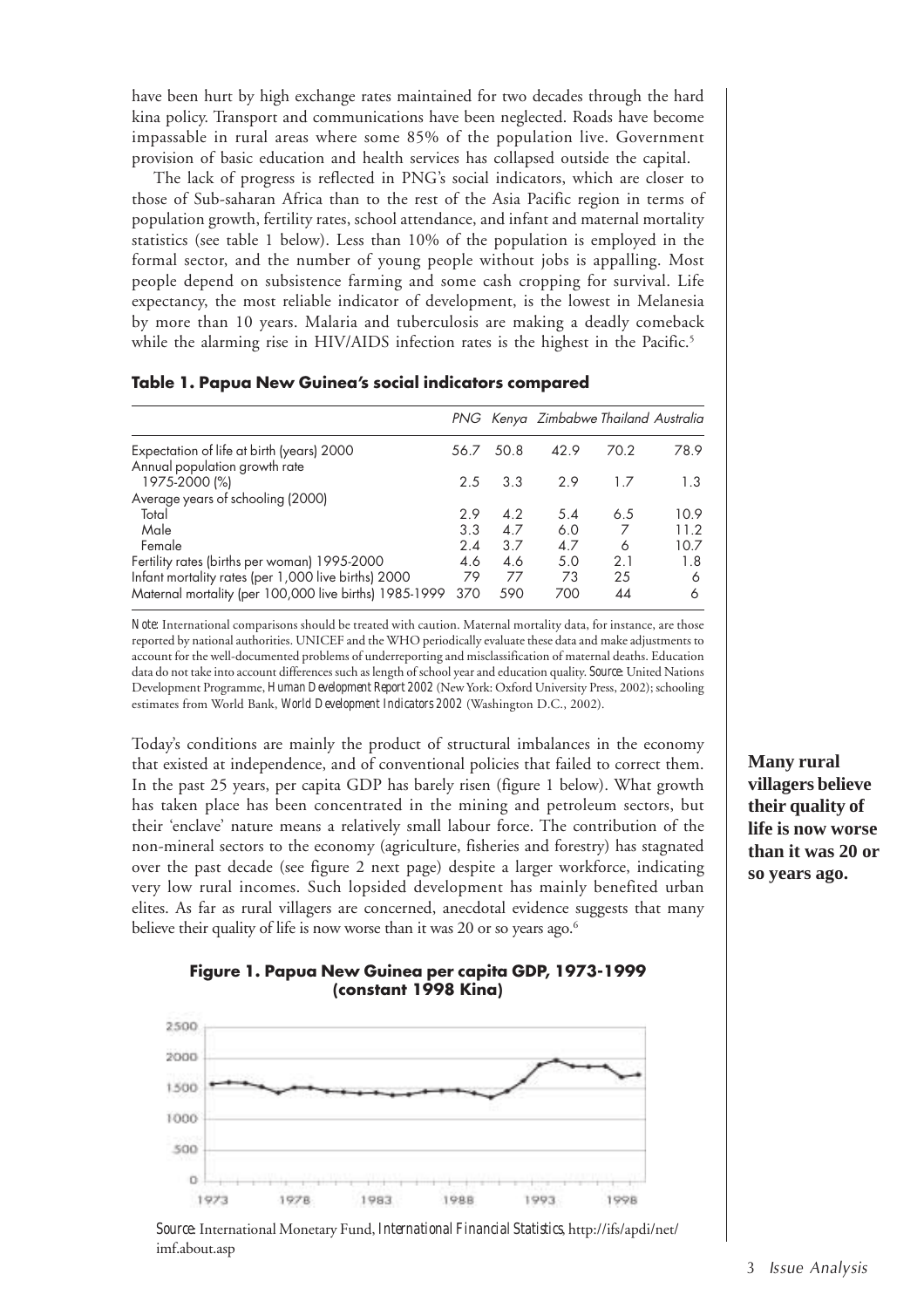

*Note*: Palm oil exports are one of the few bright spots in the agricultural sector. New Britain Palm Oil Limited, PNG's largest and fastest-growing palm oil firm, accounts for over half of total output. *Source*: Bank of Papua New Guinea, *Quarterly Economic Bulletin* (September 2002).

Declining living standards have been accompanied by a severe and prolonged degradation of public institutions. Corruption is both 'systemic and systematic', as former Prime Minister Sir Mekere Morauta put it—systemic because it has invaded the whole process of policymaking and decision-making, and systematic because it is organised and often highly sophisticated. Nepotism is entrenched at the highest levels. The arbitrary appointment of clan members or political cronies to public office, regardless of merit, has politicised and destabilised the bureaucracy and stateowned enterprises, most of which are running at a huge loss.<sup>7</sup>

This has starved the economy of funds and, ominously, undermined the most fundamental role of government—the protection of life and property. Law and order have broken down, and crime rates (fuelled by high unemployment) are soaring. Control over parts of the Highlands is uncertain. Unless the legitimacy and authority of central government is restored, PNG risks degenerating into a patchwork of local fiefdoms contested by strongmen and criminals. This scenario is already being played out in the oil-rich Southern Highlands, where lawlessness and violence dominate. It is now spreading to other parts of the country so that PNG is becoming close to ungovernable*.*

The deteriorating state of the nation is a far cry from more optimistic expectations at independence in 1975. Today some older Papua New Guineans look back nostalgically on the colonial period as a time when government was stable, progress was steady and infrastructure worked. By electing PNG's first post-independence prime minister Sir Michael Somare again, people appear to be expressing a desire to restore legitimacy to government—to go back to the early postcolonial 'honeymoon' period when the first Somare government inherited institutions that were to be the basis of development. But the 'father of the nation' faces an enormous task to pull the country back from the brink. As PNG enters its 28th year of independence, failure to lay the foundations for a turnaround in its fortunes would dissipate hopes for the future.

# **From crisis to crisis**

PNG is on the verge of another financial crisis. Like many of its predecessors, the new Somare government faces a budget blowout. With a deficit of nearly 4% (down from an initial estimate of 8% after a supplementary budget) and a public debt to GDP ratio over 70% (from zero at independence), PNG has lost international credibility. Interest costs absorb more than half the development budget,<sup>8</sup> and debt repayments are looming. Most of the debt is in US dollars, but the kina is now trading in the low 20 US cents range. As figure 3 opposite shows, this is a fall from a high above US\$1 in the early 1980s. The currency's decline began after the closure of the Bougainville mine in 1990 and the 1994-95 macroeconomic crisis that led to its eventual float.

**Unless the legitimacy and authority of central government is restored, PNG risks degenerating into a patchwork of local fiefdoms contested by strongmen and criminals.**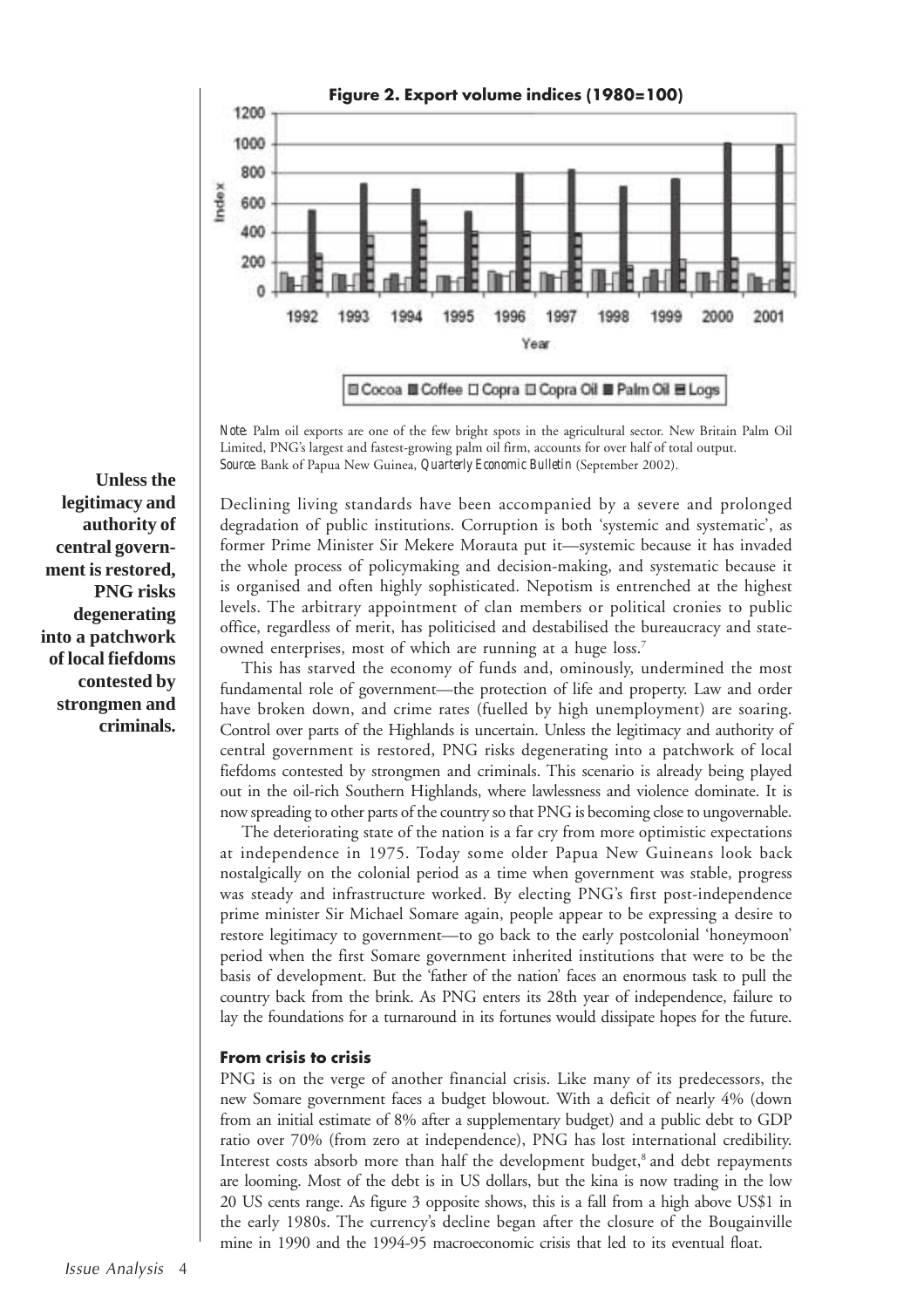

*Source*: International Monetary Fund, *International Financial Statistics*, http://ifs.apdi.net/imf.about.asp



**Figure 4. Budget surplus/deficit as % of GDP**

**El Deficit as %GDF** 

*Source*: Department of Treasury and Finance, *Economic and Development Policies* (Port Morseby: November 2002).

This bleak fiscal outlook is a result of persistent budget deficits (see figure 4 above) and a government habit of spending more than it collects so that it has to borrow heavily to fill the gaps. Markets and aid donors generally view deficits with less scepticism when money is spent on capital assets such as infrastructure. In PNG, however, deficit finances have not been spent not in ways that generate an economic return, but have been absorbed by the public service and political system instead (see box 'Politics is the Economy' overleaf).

The ability of the government to manage its way out of these fiscal crises is declining. In the past, PNG was able to open up new mines as existing ones were winding up. But mining revenues are going down, and there are few new projects on the horizon. Within the next decade, oil production is likely to cease while annual copper/gold output is falling.9 The proposed AU\$6.5 billion gas pipeline from the Southern Highlands to Brisbane, if it had gone ahead, may have helped PNG cross the line. But if past experience is any guide, such projects tend to be counterproductive because mineral rents encourage more profligate spending and more borrowing. Public debt is already unsustainable and PNG taxpayers face a huge bill for loans that were either spent unwisely, or disappeared.

In the short term, averting another financial crisis means balancing the budget by cutting spending on the bloated and inefficient public sector. Public sector employment accounts for roughly half the total formal workforce, with the public payroll consuming around 40% of total government expenditure. Some 10%-15% of the estimated 75,000 public servants are 'ghosts'—employees who are dead, who move from department to department collecting multiple paychecks, or who enter the public service under a number of different names. Eliminating the 'ghosts' alone could save the PNG government up to AU\$45 million a year.<sup>10</sup> Without public sector cuts, there is little money leftover for health, education, infrastructure, police, and the legal system, further undermining the legitimacy of the state and security throughout the country.

**Mining revenues are going down, and there are few new projects on the horizon.**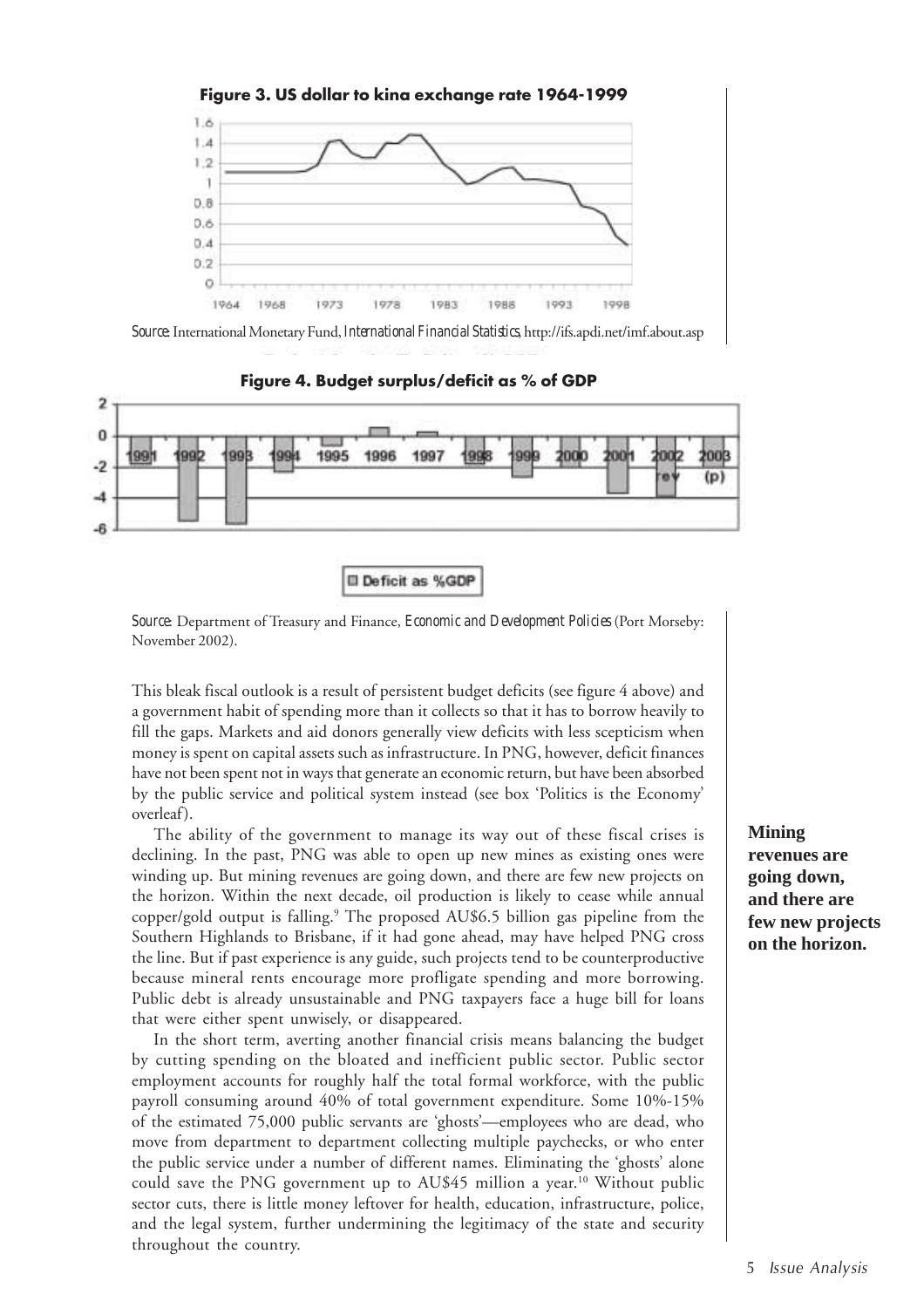# **POLITICS IS THE ECONOMY**

Public office and public sector jobs are fiercely contested prizes funded by mineral revenues and aid receipts. These monies increase the power and resources of the government and bureaucracy relative to the rest of society, promising comparatively large rewards and squeezing the commerce most people revert to. The resulting politicisation of public life raises the stakes in the struggle for power. Democratic elections have become the primary means of accessing state finances; almost 3,000 candidates competed for 109 seats in the 2002 elections.

First-past-the-post voting has heightened this contest by turning elections into a zero-sum competition between rival clans. Introduced at independence, the system involves a single round of voting with the person receiving the most votes declared the winner. Politicians can therefore get elected on a very small percentage of the vote. In some cases up to 40 candidates may run for the same seat, so members of parliament (MPs) can win with less than 10% of the vote (that is, a 90% rejection rate). Their only loyalty is to a narrow clan or village.

Electoral politics accounts for much government overspending and official corruption. It costs a lot of money to get elected. Being returned to political office depends on whether MPs can recover their considerable election expenses. Many run as independents and join political parties during post-election 'horse trading' sessions, producing unstable coalitions held together more by patronage-such as an offer to pick up the tab for election expenses or a ministerial post-than by party loyalty based on common policies or ideas. They are also under pressure to reward supporters: 'almost all expenses can be forwarded to your member if you voted for him'.<sup>11</sup> The high turnover among incumbents—80 of PNG's 109 parliamentarians lost their seats in the 2002 elections—means the pursuit of personal wealth is seen as both rational and imperative for political survival.

The aim of the electoral laws introduced by the former Morauta government is to influence electoral behaviour by creating incentives for cooperation instead of competition between clans. The Integrity of Political Parties and Candidates Act passed in 2001 is intended to encourage party coalitions and strengthen the government of the day while the change to limited preferential voting (where voters mark at least three preference votes on their ballot paper) is aimed at increasing the level of representation.<sup>12</sup> Politicians will have to campaign and win support beyond their narrow electorate interests. Making MPs more accountable to a broader cross-section of the population should reduce electoral spending binges over time. But if the new laws are subverted by vested interests, they will not lead to meaningful change.

# **A downward spiral**

PNG faces a number of major challenges that require politicians to put aside shortterm personal gain and start acting in the country's interests. The most pressing problem is employment. The country faces a demographic time bomb. Its population of over five million is increasing at an annual rate of 2.5%. This is not an intrinsic problem. Rapid population growth can foster development. But in PNG economic growth is not keeping pace with population increase (see figure 5 below) so that the country is going backwards. There are not enough jobs for the 50,000 or so young people entering the labour market each year. This is not a new trend. A recent report estimated that the size of the formal workforce went from 124,000 in 1978 to only 146,000 in 2001 despite the population having doubled in that period.<sup>13</sup>



#### **Figure 5. Real GDP growth 1995-2005**

*Source*: Mekere Morauta, *Economic and Development Policies* (Department of Treasury, 2001); Bank of Papua New Guinea Governor's Six Monthly Report (June 2002); B. Philemon, *Supplementary Budget 2002* (Department of Treasury: 2003 Budget, August 2002).

**In PNG economic growth is not keeping pace with population increase so that the country is going backwards.**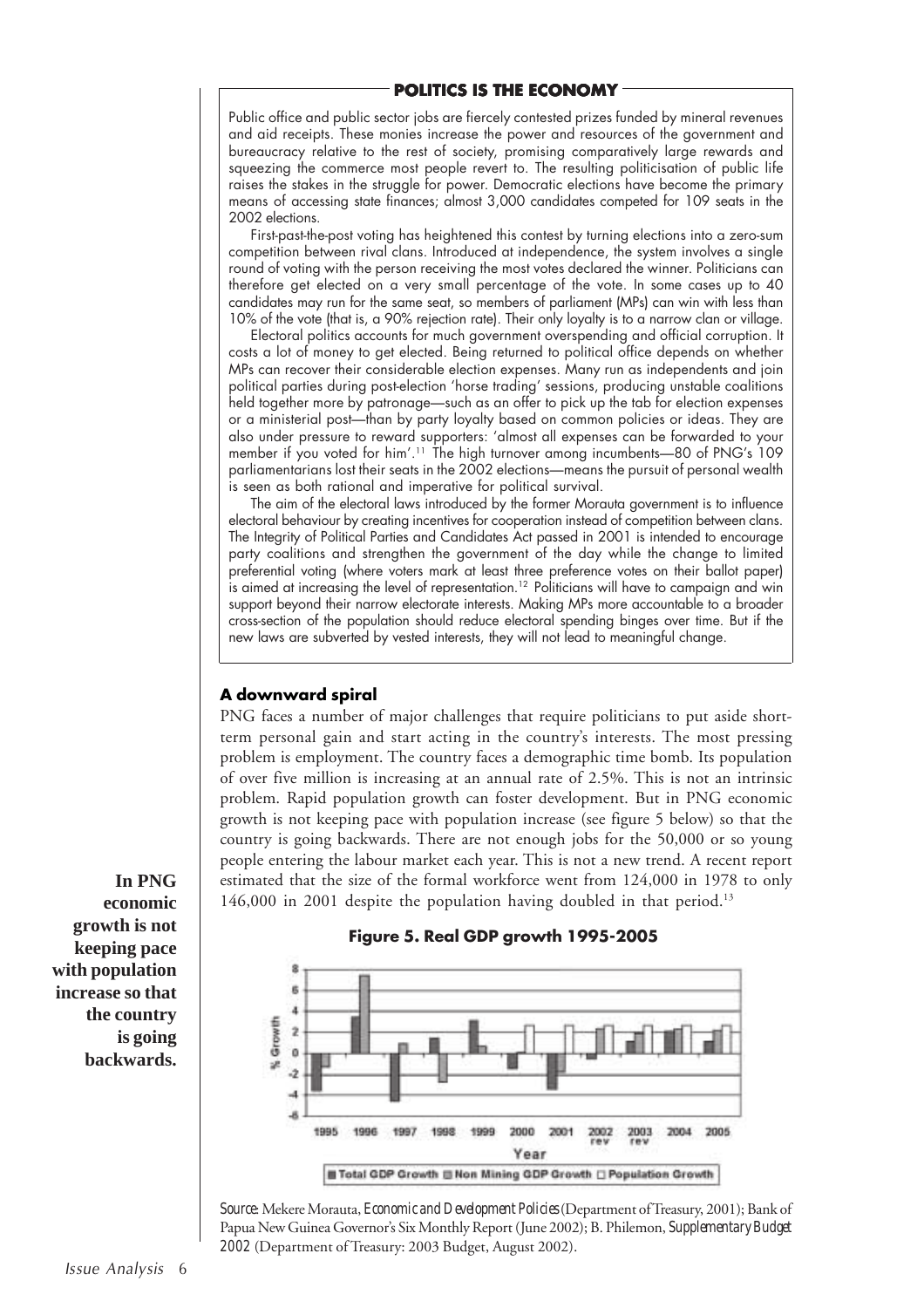There is a continual build-up of unemployed and underemployed youth, particularly in urban areas. With no jobs to go to, many turn to so-called raskol crime to do better than in the subsistence economy.14 The capital Port Moresby accounts for nearly half of all reported crimes—from murder, grievous bodily harm and sexual assault to robbery and drug related offences. It was ranked the worst place to live in a 2002 'hardship' survey of expatriates in 130 cities worldwide, worse even than cities renowned for their high crime rates and violence such as Johannesburg  $(93)$ , Manila  $(105)$ , and Bogota  $(115)$ .<sup>15</sup>

The extent of lawlessness has tarnished PNG's international image, scaring off tourists and undermining investor confidence. In a recent survey, employers rated crime and theft, then corruption, poor infrastructure, and public policy instability as the biggest impediments to doing business in PNG.16 The average company spends some 8%-10% of its turnover on private security and losses from theft. This security payout, when combined with high interest rates (around 18%), rising utility costs (fuel, electricity), increases in license fees and bureaucratic delays in getting work permits, frequent and sudden changes in public policy (such as a recent proposal to reverse VAT), and bribes to corrupt officials,<sup>17</sup> means businesses are forced to look for savings. They either move offshore, close down or lay off workers. So unemployment rises and law and order get worse.

#### **The social toll**

Papua New Guinea has faced dire economic conditions and grim prognoses before, but the worst has never happened. It has always muddled through because people could fall back on subsistence farming and the local economy to survive. This safety net now appears to be disintegrating. Crime is not confined to urban areas. It is a nationwide problem. The resulting hardship is taking its toll on traditional village life and the social support system that has enabled ordinary Papua New Guineans to weather hard times in the past.

East New Britain Province (see map, p.11) once led the country in development and welfare of its people, but now thieves are breaking into homes and stealing from plantations and village gardens. Other regions are worse. Bandits use the poor condition of roads in rural areas to ambush villagers taking their coffee to market. Some 20% to 30% of coffee production is stolen at an estimated loss of 150 million kina a year.18 Highway hold-ups and potholed roads hamper the delivery of essential services and the development of a domestic market because people and goods cannot move easily. Villagers often have to cover long distances to reach health clinics. Teachers have deserted posts in some regions. They do not have access to banking facilities or basic food and other goods because transport has broken down and travel is unsafe. Parents see little point in sending their children to school when there are no jobs to go to at the end of it. This dearth of opportunity in rural areas is fuelling the drift towards urban centres.

To slow urban drift a renewed focus is needed on increasing earnings from agriculture and improving rural incomes. An export-led recovery that harnesses PNG's rich agricultural potential would help to bring rural production into the formal economy so that wage jobs are created and a domestic market can grow. But while poor infrastructure, the collapse of government services and rising theft and violence are the most immediate and serious constraints to enterprise and improved quality of life at the village level, the system of communal land ownership that covers more than 90% of the country also remains an obstacle to sustained and widespread rural investment.19 Development can only take place with the collective consent of landowners. Individuals cannot buy or sell land as a commodity, so land cannot be turned into an asset to generate private wealth by using it as collateral for bank loans.

Customary ownership does not preclude individual access to and use of land so that clan and family members can grow food and cultivate cash crops. And a US \$100 million palm oil plantation is now being established on communal land after agreements over lease payments were reached. But such arrangements are informal, overlapping or involve regular renegotiations. Much productive land lies idle because

**Crime is taking its toll on traditional village life and the social support system that has enabled ordinary Papua New Guineans to weather hard times in the past.**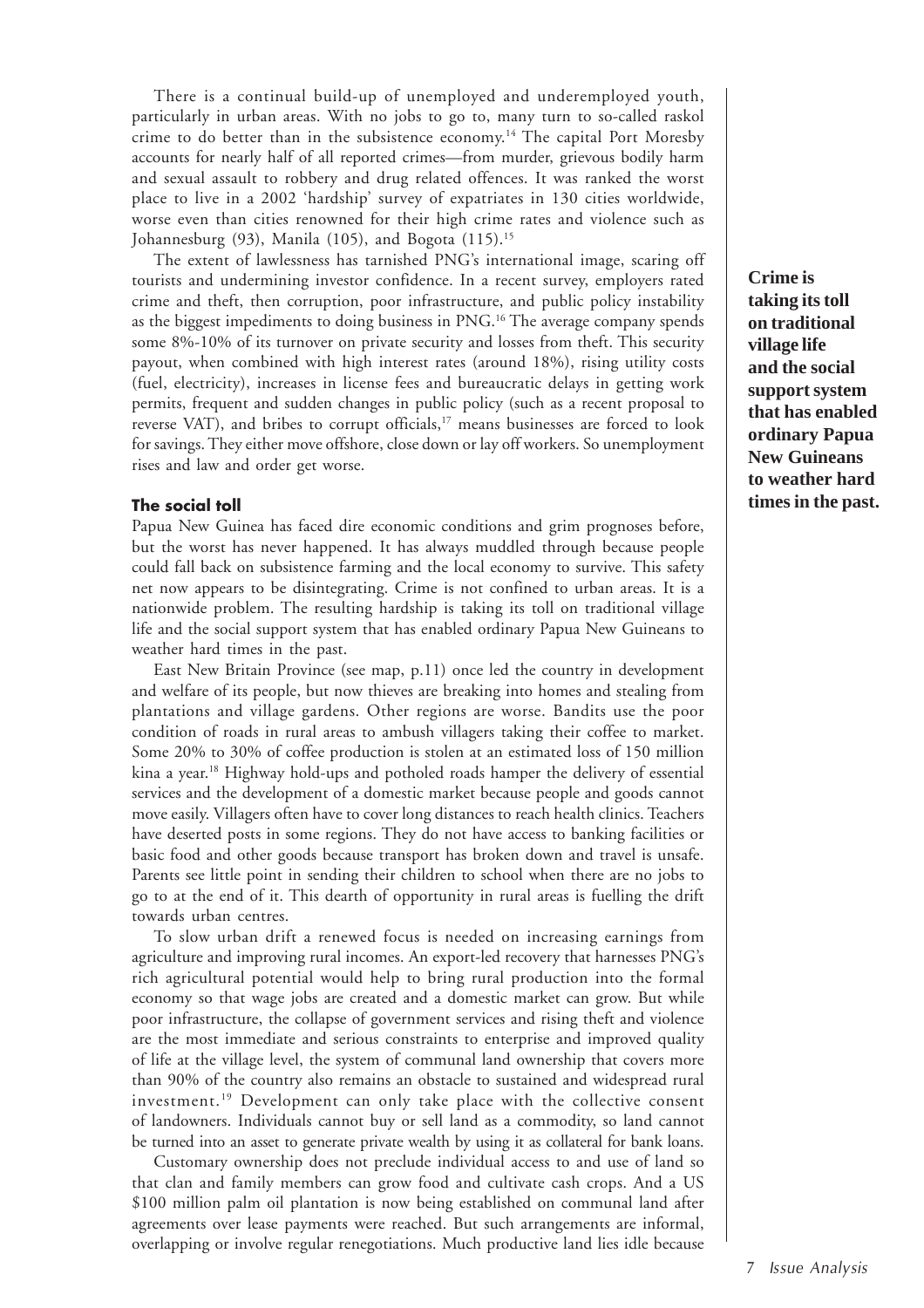the terms of use that landowners demand are not attractive or because it is difficult to settle conflicting claims to land.

Historical experience has shown that no country has developed with a communal land system. High-income nations abandoned traditional land tenure some time ago. This is at odds with the Melanesian tradition of communalism, but it must be addressed by Melanesians themselves if long-term development is to take place.

#### **Land rights**

Disputes over land not only threaten development but also lives. At the national level, the Papua New Guinean constitution makes it clear that what is under the ground belongs to the state, but customary landowners hotly contest this notion at the local level. They often make excessive demands on resource developers, resorting to intimidation and threats until their conditions are met. Last year in the Southern Highlands power supplies were cut to the Porgera gold mine and oil transportation was disrupted from Kubutu oilfield.20

The protracted Bougainville conflict is a tragic example of where such resourcerelated violence can lead. This secessionist war (1989-1998) was fought over the Panguna copper mine, although longstanding aspirations to independence played a role. The mine contributed 40% to PNG's export earnings at the time*.* The insurgents—mine workers and landowners who formed the Bougainville Revolutionary Army—demanded compensation for environmental spoilage and a greater share of the mine's profits. But the underlying motivation may have been to wrest control of the mine and, eventually, the island province from the central government:<sup>21</sup> the Bougainville Peace Agreement signed in 2001 calls for regional autonomy and promises a ballot over independence at an unspecified date in the future.

It is no coincidence that 'identity' wars and demands for regional autonomy or independence ignite around large-scale resource projects. When the central government's authority is contested at the local level, the spoils of secession become more attractive to resource-rich regions. Genuine group grievances—such as a glaring lack of basic services at the provincial level despite a disproportionately large contribution to the national coffers—are then inflated by opportunists to revolt against the state.<sup>22</sup>

# **Down but not out?**

In this very depressing picture, there are a few important positive features. So far PNG has remained intact, avoiding the worst of the internal conflict that has blighted development in parts of Africa. In contrast to many postcolonial states, it has also maintained a record of formal democracy since independence. Changes of government have been regular, relatively peaceful and constitutional. A free press means some exposure of corruption. The judiciary is independent, and PNG's constitution guarantees basic civil and political liberties.

For each positive, however, some significant caveats are required:

- Territorial integrity has been maintained, but the war in Bougainville claimed some 10,000 lives (mainly through malnutrition and disease), and led to the closure of the Panguna mine (later written off), a dangerous standoff between PNG's defence forces and the civilian government (see below), and the destruction of the island's infrastructure (hospitals, roads, schools). Australia and New Zealand put troops on the ground and helped broker a ceasefire. A peace agreement was hammered out, but the situation is far from settled. The ongoing troubles in the Southern Highlands indicate other challenges that lie ahead.
- The Papua New Guinea Defence Forces (PNGDF) have violently challenged the authority of the state twice in recent times. In 1997 the military—demoralised and bled dry by the Bougainville war—revolted after the government hired foreign mercenaries to help end the conflict and re-open the Panguna mine. The PNGDF sent the foreigners home, and the 'Sandline Affair' cost the Chan government the next election. In 2001 attempts to reform the PNGDF again tested relations

**It is no coincidence that 'identity' wars and demands for regional autonomy or independence ignite around large-scale resource projects.**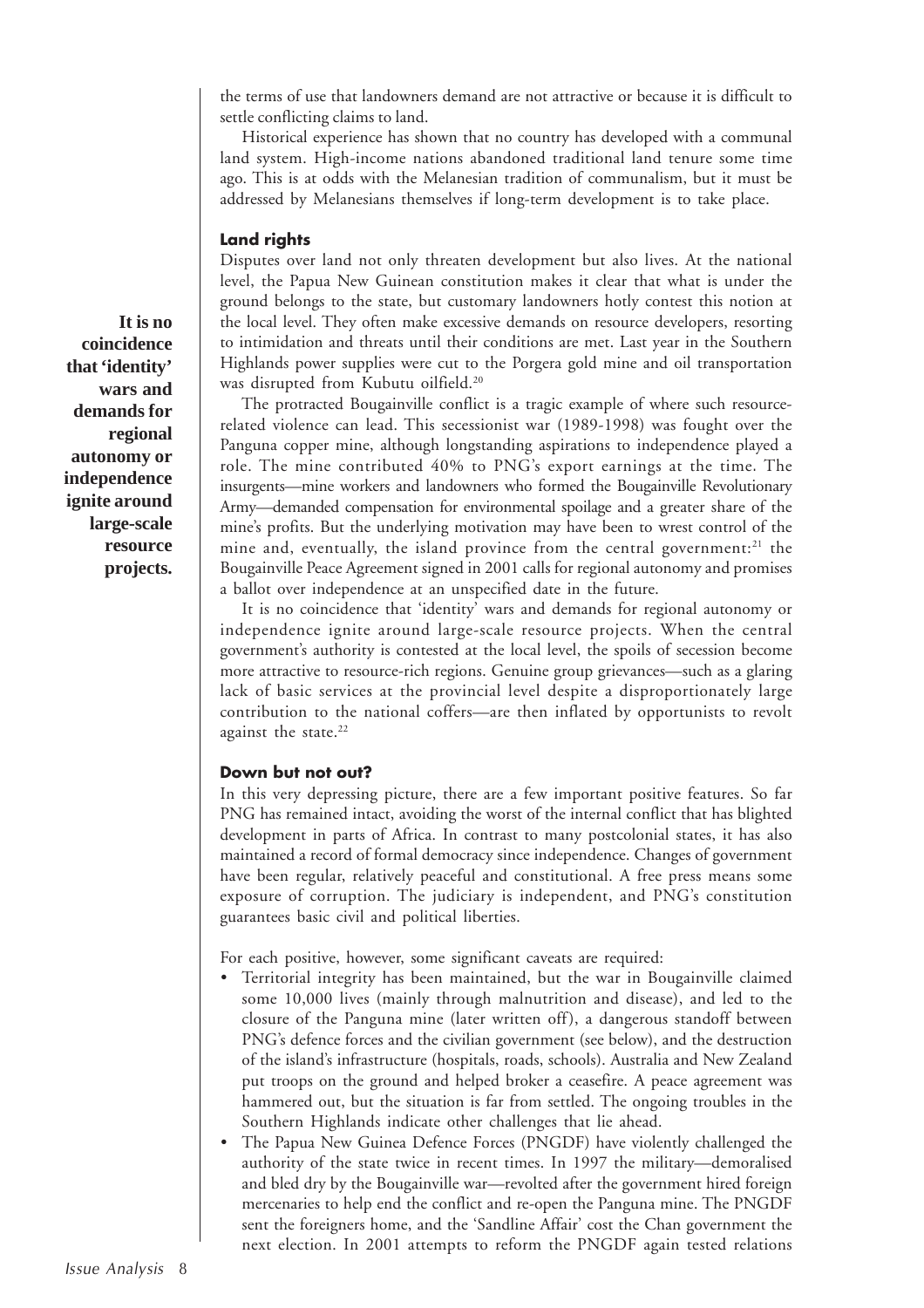between the military and central government. Some officers staged a mutiny when plans to downsize the defence force by offering voluntary redundancies (funded by Australia) were leaked.<sup>23</sup> The government withdrew the reform package. A more recent rebellion was put down and several soldiers court-martialled. While this indicates ongoing government/military tensions, the likelihood of a fullyfledged coup is remote given the army's small size and the logistical difficulties in sustaining military control over such a rugged and ethnically fragmented country.

- AusAID gave \$6.5 million to the PNG Electoral Commission for 'capacity building' and improving the quality of the electoral roll, yet blatant vote-rigging, intimidation and electoral violence ensued at last year's election. Over 30 people were killed. Polling was abandoned in parts of the troubled Southern Highlands. Twice as many people voted as were counted in the 2000 census to be of voting age in some districts. These problems do not augur well for the smooth introduction of a new and more complicated voting system (see box, p.6) at the next general elections in 2007.
- The Westminster model of parliamentary democracy is more apparent than real. In some countries this has led to a stable two-party system*,* but at PNG's last election some 42 parties ran for office and 24 parties won seats. Many of these subsequently joined larger and more established parties. The inherent instability of such coalition government is likely to be exacerbated by the notorious constitutional provision for votes of no confidence 18 months into the parliamentary term; this has led to more changes of government on the floor of parliament than at elections.
- Damning reports by the Ombudsman, the PNG chapter of Transparency International and endless commissions of inquiry into corruption and other abuses of public office receive widespread media coverage, but no arrests or prosecutions take place. The Ombudsman has referred many who contested the 2002 election to Leadership tribunals for corruption. Former Prime Minister Bill Skate, who was implicated in the plunder of the National Provident Fund (the private sector superannuation fund), is now Parliament Speaker.
- While the Supreme and National Courts are thought to have stood the test of time, a widening gap between the formal legal system and informal customary law has eroded the authority of the lower courts. In remote areas that are difficult for the police to reach, local disputes are increasingly resolved through traditional methods of compensation or violent retribution such as tribal 'payback' because villagers want instant justice. The biggest victims of this are women. Rape and domestic violence are rarely prosecuted, let alone reported. Domestic violence is considered a private affair, while rape cases are often settled by the accused giving money or goods to the victim's family.

# **Tribe versus nation**

At the heart of PNG's problems is a cultural clash between traditional tribal customs and the institutions of modernity. Nationhood and centralised government were imposed on a geographically scattered and exceptionally diverse tribal society of some 800 language groups: 'common purpose, even common speech, was always an ambitious goal'.<sup>24</sup> Members of parliament use public office to dole out financial support and jobs to followers from their own language group or wantok (pidgin for one-talk) instead of governing in the interest of the country. This is not dissimilar to Western pork-barrelling in marginal electoral seats, but in PNG it is ingrained under the guise of Melanesian culture. Politicians have twisted around the 'big man' tradition of gift-giving and patronage at the village level to justify gross corruption and graft at the national level. A 'get rich quick' attitude pervades politics and society. Overcoming this political culture, and the opposition to reform from those who benefit from it, is the greatest obstacle to change in PNG.

Aid agencies talk about the need for 'good governance', 'institution strengthening' and 'capacity building', but PNG's dysfunctional institutions suffer from a lack of legitimacy as much as they do a lack of capacity or resources. The popular view is

**Politicians have twisted around the 'big man' tradition of gift-giving and patronage at the village level to justify gross corruption and graft at the national level.**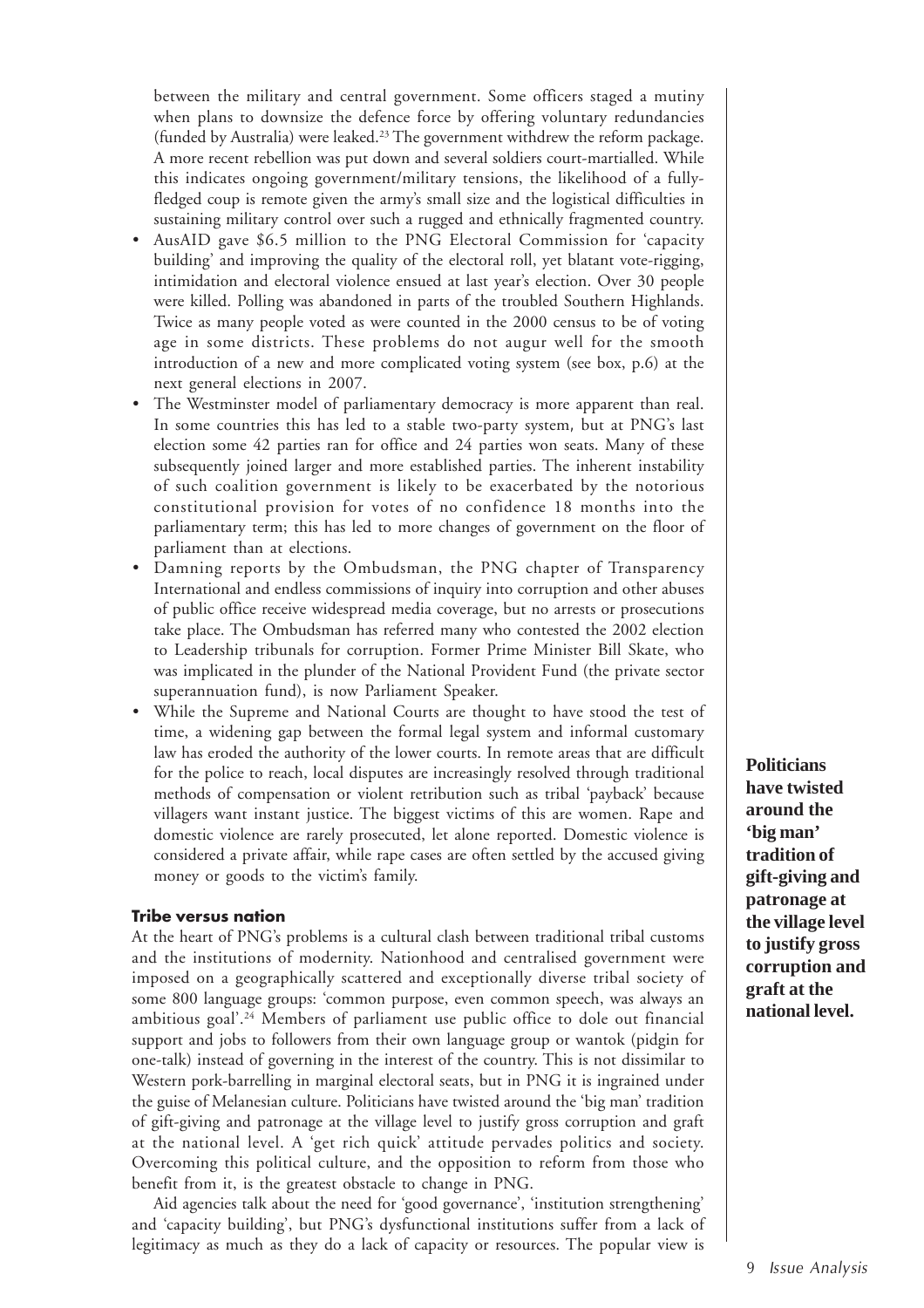that there are two sets of laws—one for those with power and influence, who rort the formal system and get away with it, and another for the 'grassroots' or ordinary people. At issue is not the absence of laws and regulations, such as sanctions against the misappropriation of public funds, but a glaring lack of enforcement. Raskols mimic political leaders' corrupt behaviour at the street level, enriching themselves through theft. Law enforcement has not matched the escalation in crime<sup>25</sup> so that gangs operate with relative impunity. When criminals and corrupt politicians go unpunished, people lose respect for state laws and the authority of central government collapses.

# **WHY PAPUA NEW GUINEA MATTERS**

The demise of Papua New Guinea does not excite much interest in Australia, which is more preoccupied with Southeast Asia. It now takes a disaster like the Aitape tsunami in 1998 to impact on the public consciousness*.* Australians' response to that emergency demonstrated that there is still some goodwill towards PNG, particularly among those who lived or worked there after World War II. But the people-to-people links that once characterised relations at both a formal and informal level are not as strong between emerging generations. Australian prime ministerial representation has been absent from a number of South Pacific Forums. Many Australian companies now focus on the larger, more affluent and more stable Asian markets. Fewer journalists cover PNG, and those that do report that it is hard to get their stories into newspapers. Their editors blame dwindling public and business interest.

This relative neglect reflects changed international circumstances and domestic priorities. Yet Papua New Guinea is a substantial neighbour. It is by far the largest of the Pacific island countries, with a land area nearly twice that of New Zealand. Its population is already a quarter the size of Australia's and is expected nearly to double by 2025. It is a billion dollar market for Australian investment and exports. Australia has a 52% share of total imports, although China and ASEAN countries are challenging this position. In recent years, PNG has been the only Pacific country to enjoy a small trade surplus with Australia, due mainly to crude petroleum exports. Australia remains PNG's principal source of bilateral aid,<sup>26</sup> with the annual budget of over \$300 million making up one third of total Australian country aid.

History has demonstrated that the security of PNG and Australia are inextricably linked. The 60th anniversary of the Kokoda Trail battles last year commemorating the defeat of Japanese invasion forces in PNG during World War II is a reminder that its territorial integrity is directly related to the defence of continental Australia. The large amounts of aid that successive Australian governments have poured into PNG go back to a longstanding policy of 'strategic denial': making certain that other countries potentially hostile to Australian interests do not gain a foothold in the territory that stands between us and Asia.

It is not necessary, however, for a state to threaten Australia militarily (as in 1942) to cause serious security problems. Should PNG's downward spiral continue so that it unarguably becomes a 'failed state', it could attract transnational criminals, people smugglers, drug and arms traffickers—and terrorists. PNG can neither effectively monitor its land and sea borders nor control parts of its territory, making it relatively easy for such groups to slip in undetected and use the country as a base for operations or point of entry into Australia.

Australia and PNG are separated at their closest points by just a few kilometres (see map opposite). A growing drugs-for-arms trade across the Torres Strait is of increasing concern to both governments. Firearms are sold on to Highlanders and raskol gangs, thus contributing to the corrosive effect of escalating crime and violence in PNG. Drugs—mainly marijuana ('New Guinea Gold')—end up on Australian streets. The Torres Strait has also been used by illegal third country immigrants to Australia, who arrive in PNG after crossing its porous land border with the Indonesian

**Should PNG's downward spiral continue so that it unarguably becomes a 'failed state', it could attract transnational criminals, drug and arms traffickers and terrorists.**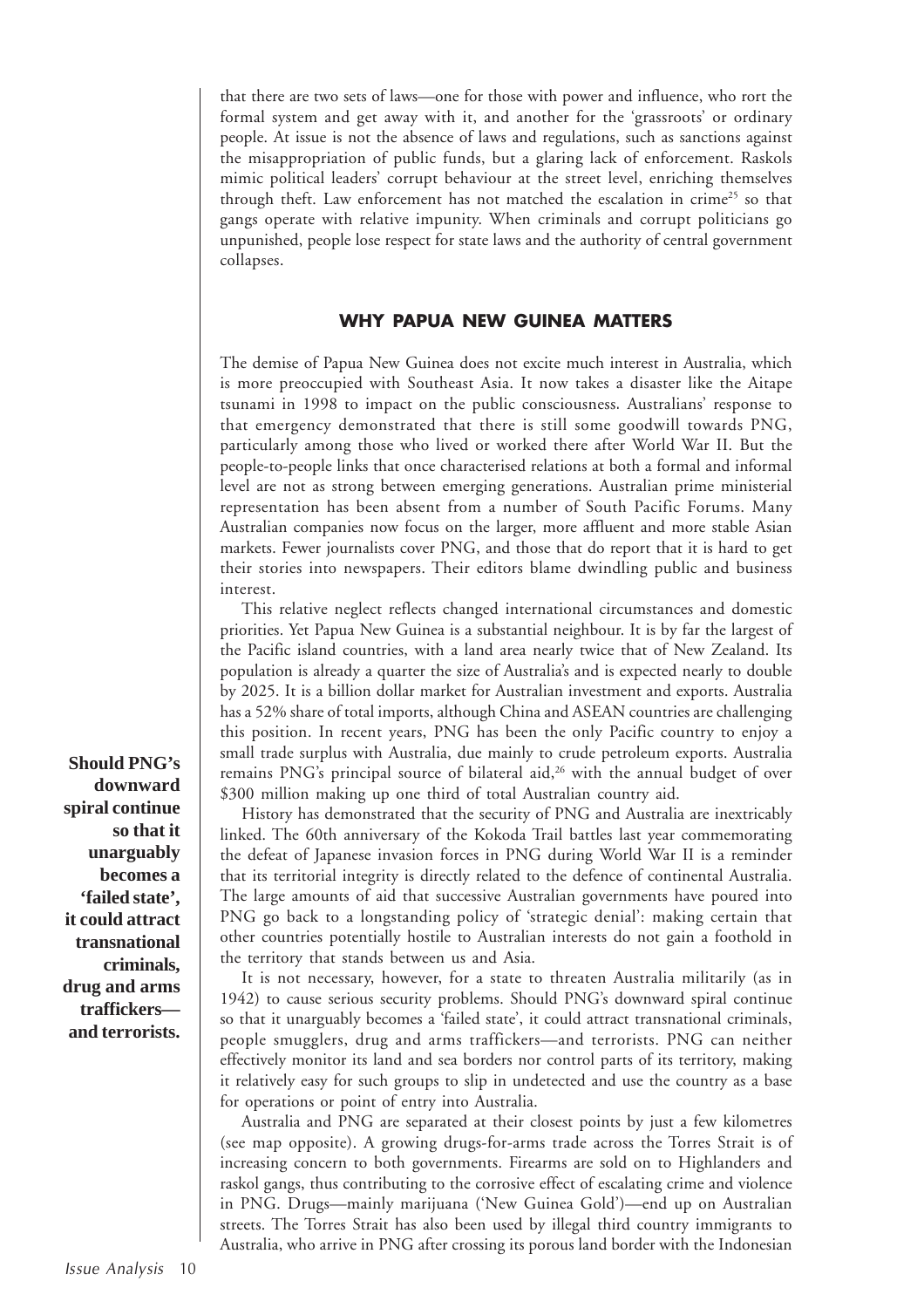

province of West Papua (formerly Irian Jaya). These problems are manageable for now,27 but could change with little warning.

The risk that Islamist terrorists may use PNG as a haven cannot be dismissed in light of last year's Bali bombing. PNG's strategic backwater status and institutional instability could provide new opportunities to exploit the weakest link. Terrorists could pay PNG's criminal gangs to assist them with preparations for attacks on Australian soil or against Australian civilians and assets in PNG. A cash-strapped PNG government could resort to selling passports and visas to the highest bidder, or terrorists may use PNG as a

flag of convenience to register ships that transport operatives and equipment.<sup>28</sup> Such scenarios indicate that internal developments in PNG have direct security implications for Australia.

The ability of Australian authorities and their PNG counterparts to work together effectively on these issues is limited while the central government is unstable and weak, and security forces are rundown and demoralised. Australia has spent over a half a billion dollars since independence on assistance to the PNGDF—the largest allocation of defence funds to any single country—while an AusAID project to strengthen the police force has been running for over a decade. Yet these key state institutions remain under-resourced, poorly equipped and ill-disciplined.

Until recently, there had not been any PNGDF patrols of its land border with the Indonesian province of West Papua in a decade because of resource shortages. If the 'Free Papua' campaign for independence were to spill over the border into neighbouring and culturally similar PNG, Australia could find itself caught in the middle between its defence ties with PNG and maintaining good relations with Indonesia.

Civilian command over the PNGDF remains uncertain, as the 1997 Sandline crisis and the 2001 mutiny demonstrated (see p.8). The outnumbered police force has lost control of large parts of Port Morseby and major towns, and is outgunned by heavily armed groups in some regions. A recent disturbing trend is the theft or disappearance of weapons from police and military armouries, indicating that some unscrupulous officers have formed associations with criminal gangs and other groups outside the law. Given the increased availability of and resort to arms, and the weakness of state security forces, the risk that PNG will descend into anarchy is high.

Australia will not be able to ignore any fallout. There are still over 7,000 expatriate Australians living in PNG. Australian governments increasingly accept consular responsibility for their citizens overseas. If internal security in PNG worsens, the Australian Defence Force might have to be deployed to evacuate not only Australian nationals but also possibly citizens of other countries. It is likely that many Papua New Guineans would want to follow the exodus, either as legal migrants or refugees. Health services in Queensland are already under pressure from PNG nationals who have crossed the Torres Strait to access better care.<sup>29</sup> Given the high rates of HIV infection and other contagious diseases in PNG, uncontrolled people movement is not only a health issue but also a security risk, however unintentional.

**Given the increased availability of and resort to arms, the risk that PNG will descend into anarchy is high.**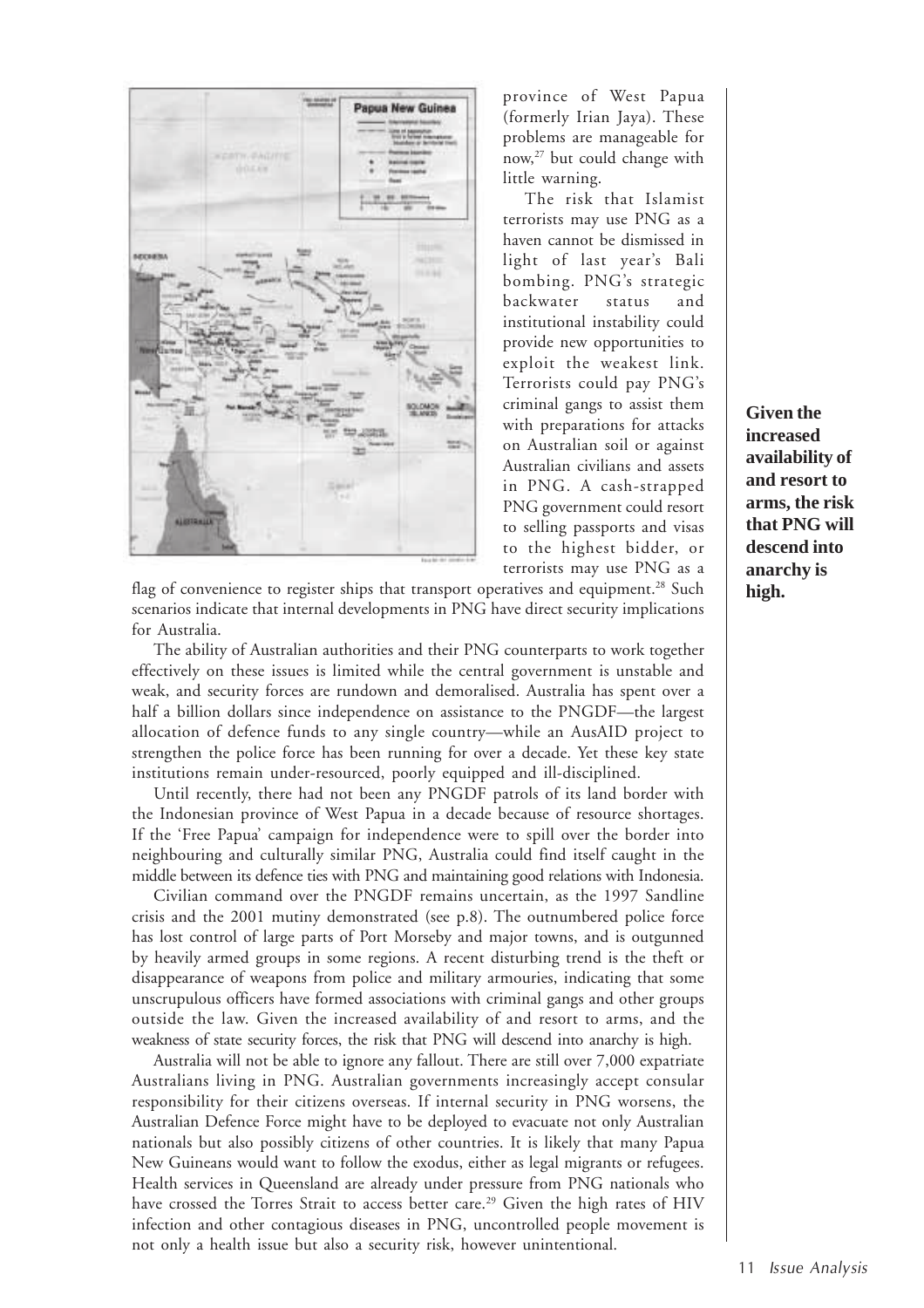A big question mark hangs over how effective Australian aid can be when the rule of law has broken down, infrastructure is dilapidated, government agencies are paralysed, the economy has stagnated, and the social fabric has frayed. Some Australian companies have now given up on PNG, reflecting an international climate in which business is becoming increasingly risk averse. Despite the advantages of historic ties, a common language, geographic proximity, and Australian-inspired legal, commercial, administrative and industrial relations systems, the costs of doing business are relatively high and they are not getting the return on their investment that they can get elsewhere.<sup>30</sup>

# **What Australia can do to help**

A fundamental review of Australian policy towards PNG is urgently needed. If we continue with more of the same, PNG's problems will only get worse. Vigorous public discussion, going beyond both traditional Australian ways of viewing PNG and the platitudes of the international aid industry, is required to find a better way to help PNG. In conducting that discussion, Australia should be prepared to acknowledge some policy errors of both commission and omission. It should consider all options and should not be intimidated by the prospect of charges of 'neocolonialism'.

The Australian Strategic Policy Institute has called for nothing less than a 'change of policy paradigm' towards PNG and the Melanesian islands: 'We may need to draw on international experience in dealing with failing and failed states elsewhere in the world to help fashion a new model for our involvement in some countries in our neighbourhood.'31 A more activist approach might involve sending teachers, doctors and policemen instead of short-term consultants and advisors to PNG, overturning Australia's largely passive role of offshore financier since independence.

It is clear that the generous Australian aid of the past 28 years—over \$12 billion dollars since 197532—has not worked. The nature of aid makes it part of the problem, not the solution. The anticipation of aid has enabled successive PNG governments to live beyond their means, encouraging irresponsible policies and postponing the need for reform. Like welfare dependency in developed countries, aid dependency in developing countries entrenches a 'handout' mentality. The well-known problem of 'moral hazard' results—that is, a failure to tackle problems because the government can always be confident that international friends will come to the rescue.

Attempts to reform aid have led to partial solutions at best. For more than two decades following independence, Australia delivered budget aid—no strings attached—to PNG. But such cash support is a government-to-government transfer that rarely makes it to ordinary people because it is 'fungible'—that is, funds can be used for non-designated purposes—leading to wasteful spending, misappropriation of funds and corruption.

AusAID now directs development assistance to projects and programmes, agreed on by both countries, in specific sectors such as infrastructure, education and health. It is forming new partnerships with the private sector and non-government organisations to deliver aid. But some 60% of this is so-called boomerang aid to short-term Australian contractors. Moreover, despite the best of intentions, AusAID risks appropriating responsibility for core issues like education and health, displacing local initiatives at best and becoming a surrogate government at worst. The legitimacy of the state in PNG is 'performance-based'.33 If it does not provide basic services, the trust between government and civilians that is essential for social cohesion is broken.

Admittedly, AusAID is in difficult position. Bilateral aid must take account of Australian strategic and economic interests as well as humanitarian objectives. But Australia has been following rather than leading the policy debate among multilateral aid donors—the World Bank, the International Monetary Fund and the Asian Development Bank—when it has the specific knowledge of PNG to clarify the reforms that are urgently needed. To avoid accusations of neocolonialism, however, Australia has sometimes worked through these international institutions to deliver bad news and has been party to some of their one-size-fits-all policy failures.

A forthcoming *Issue Analysis* paper will examine the record of Australian aid to PNG

**It is clear that the generous Australian aid of the past 28 years—over \$12 billion since 1975—has not worked.**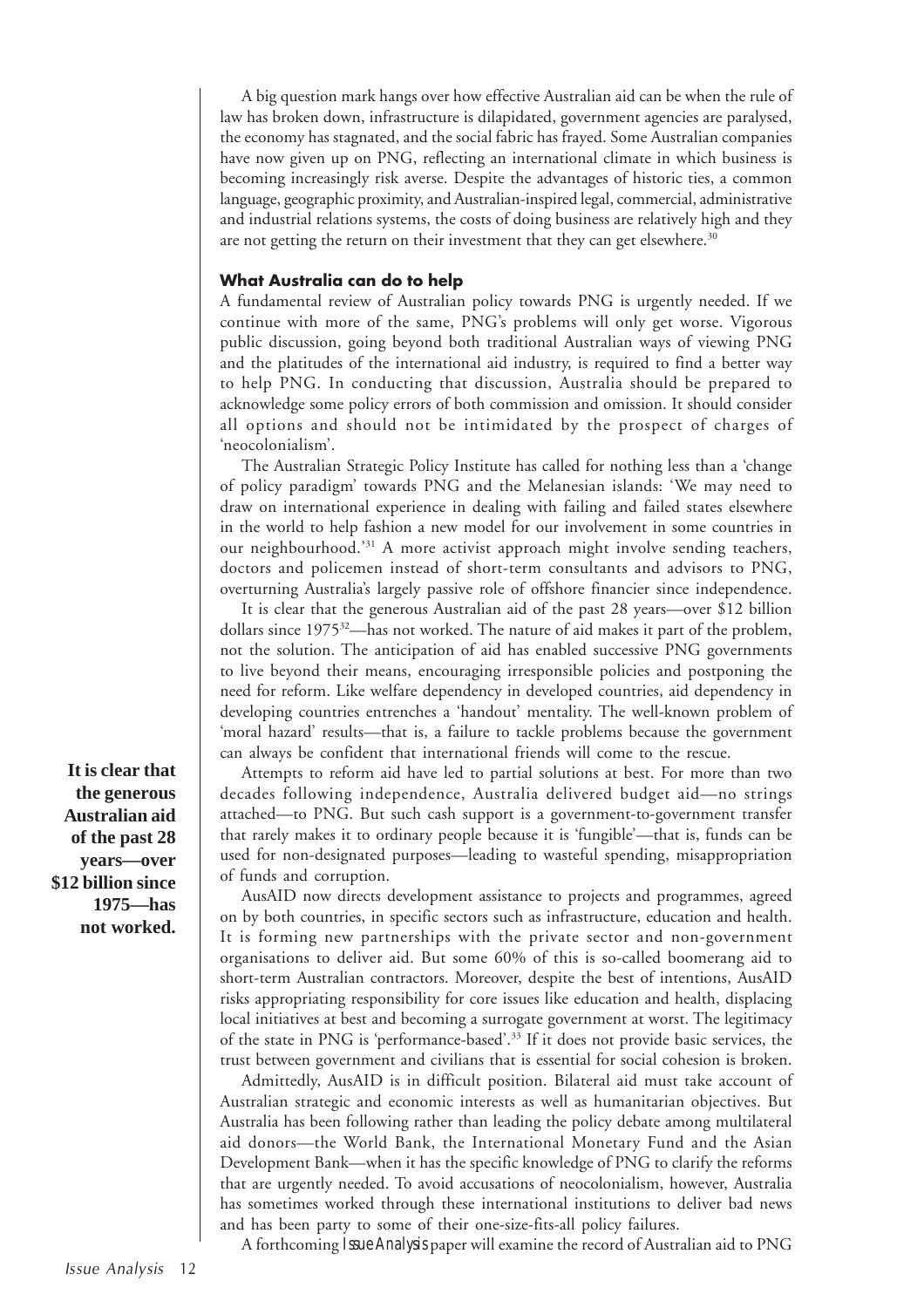and Pacific island countries, and the legacy of inappropriate policy advice that has contributed to their problems. It will explore other options from cutting aid altogether to more targeted or conditional aid to migration, education and labour market policies.<sup>34</sup> ABC journalist Graeme Dobell canvassed some of these latter alternatives in a recent public lecture, arguing that Australia must live up to its claims to regional leadership by transforming aid policy into a comprehensive 'Pacific People Policy'.35 To do so, Australia would need to put some substance behind a 'whole-of-government' approach.<sup>36</sup> The problems of Papua New Guinea and its Melanesian neighbours do not divide up neatly between government departments. Australia has an Iraq taskforce when it needs a Melanesian taskforce. A good start towards rebuilding familiarity with the neighbourhood could be made if the current Senate inquiry into Australia's relations with PNG and the other Pacific countries crossed the Torres Strait to listen to Papua New Guineans themselves instead of conducting hearings from a safe distance.

#### **Conclusion**

Australia has a responsibility to help PNG because it is best placed to do so and because the stability and well-being of our closest and largest Melanesian neighbour is in our national interest. If current trends continue, PNG will sink further into chaos and poverty. Australia will not be able to quarantine any fallout. But our commitment to PNG is not, nor should it be, open-ended. A frank reappraisal of where we share common interests is required, and how those interests can best be advanced.

Ideas and leadership matter. Some politicians argue that PNG was better off before European contact, yet many older Papua New Guineans believe their quality of life improved during the colonial era. Advocates of a 'Melanesian way' try to have it both ways, telling citizens that they can 'go back to the land' and enjoy the material benefits of modern statehood when present trends suggest that rather than having both they may risk having neither. Other commentators externalise problems by blaming Australians and outsiders for the lack of development in PNG. Today ordinary Papua New Guineans are paying the price for this grandstanding*.* PNG's leaders must address the country's problems and arrive at the policies and reforms that will turn things around. The alternative is frightening.

#### **Endnotes**

- <sup>1</sup> 'Security problems are manageable even when one of these two factors goes bad, as long as the other factor does not . . . What would gravely threaten our security would be a combination of hostility among the region's major powers and instability among our nearer neighbours. That is what happened, for example, in 1942.' Hugh White, 'Australian Defence Policy and the Possibility of War', *Australian Journal of International Affairs*, 56:2 (July 2002), p.261.
- <sup>2</sup> See Benjamin Reilly, 'Internal Conflict and Regional Security in Asia and the Pacific', *Pacifica Review* 14:1 (February 2002), pp.7-21.
- <sup>3</sup> These problems are not unique to PNG. See Mark Falcoff, 'Latin America on the Brink', *The American Enterprise* (October/November 2002), pp.42-43.
- <sup>4</sup> Overseas Development Assistance (ODA) flows to PNG totalled over AUD\$15.9 billion (in 1998 dollars) from 1970-1999, by far the highest in the Oceanic region. Admirers of the French model in the Pacific should note that ODA flows to French Polynesia and New Caledonia were second only to PNG at AUD\$8.5 billion and AUD\$8.8 billion respectively over the same period. Figures from the Development Assistance Committee, *Development Co-operation Report* (Paris: Organisation for Economic Cooperation and Development, 1971-2000).
- <sup>5</sup> Unemployment among the working age population has been estimated at around 40%. The UNDP *Human Development Report 2002* puts life expectancy at 68.3 for the Solomon Islands, Vanuatu 68.0, and Fiji 69.1. Some 10,000 tuberculosis cases are reported annually in PNG, while malaria is the leading cause of outpatient mortality and the second leading cause of hospital admissions and deaths. Chloroquine-resistant malaria is endemic even in the Highlands, which were once malaria-free (United Nations, *Papua New Guinea: Common Country Assessment*, section 2.3.2, available from www.undp.org.pg/cca/PNG%20CCA%20Report%20 (final%20version).pdf.). An estimated 10,000-15,000 Papua New Guineans are infected with HIV/AIDS. To compare, Australia with a population nearly four times that of PNG has less than

**The current Senate inquiry into Australia's relations with PNG and other Pacific countries should cross the Torres Strait instead of conducting hearings at a safe distance.**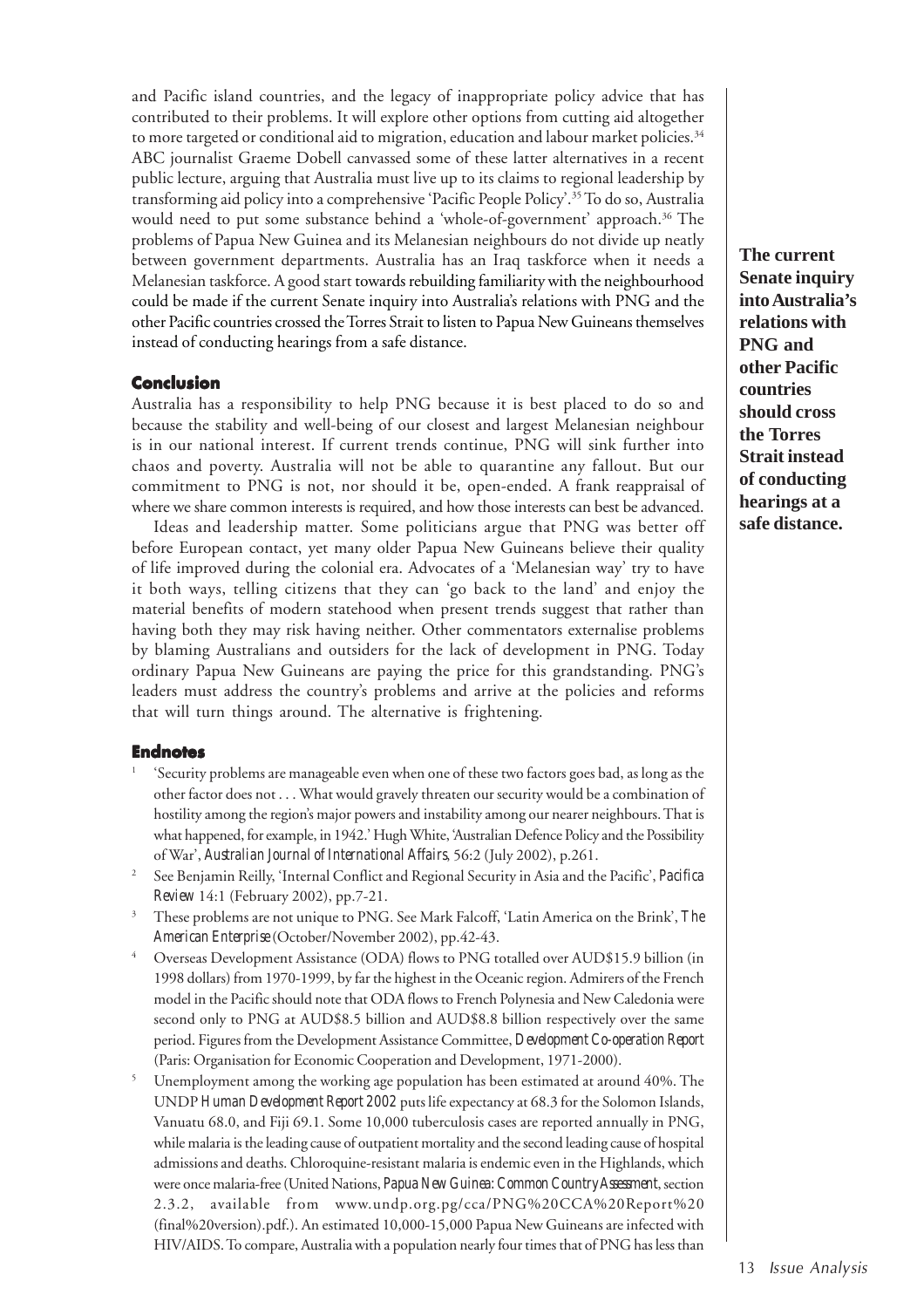12,000 HIV positive people. AusAID, 'HIV/AIDS in Papua New Guinea', http:// www.ausaid.gov.au/country/png/hivaids.cfm

- <sup>6</sup> According to surveys conducted for the PNG Human Development Report. United Nations, *Papua New Guinea: Common Country Assessment*, section 1.3, (see n.5).
- <sup>7</sup> The National Capital City Commission (Port Moresby council), Post PNG Limited, Motor Vehicle Insurance Limited, PNG Harbours Board, PNG Banking Corporation, Investment Corporation, Agriculture Bank, Air Niugini and the Electricity Commission have all been close to bankrupt. Maxine Pitts, 'Crime and Corruption: Does Papua New Guinea Have the Capacity To Control It?', *Pacific Economic Bulletin*, 16:2 (November 2001), p.127; David Kavanamur, 'Papua New Guinea', *The Contemporary Pacific* 14:2 (2002), p.456.
- <sup>8</sup> Satish Chand, 'Deficit Bias, Debt Accumulation, and Economic Crises in Papua New Guinea', Paper presented to the Kumul Students International Conference (Canberra: The Australian National University, 4-5 July 2002), p.23.
- The Australian Export Finance and Insurance Corporation (EFIC) estimates that the forecast loss in mining and petroleum exports amounts to about 65% of export revenue and almost 25% of internal revenue. Roger Donnelly, *PNG Country Risk Assessment* (EFIC, 21 December 2001), http://www.efic.gov.au/economics/crapng\_text.asp
- According to the managing director of the Brisbane-based company that won the contract to computerise and clean up the PNG government's payroll system. 'Concept Systems Wins PNG Government Payroll Deal, *The Sydney Morning Herald* (26 September 2002).
- 11 James Chin, *The Canberra Times* (30 May 2002).
- <sup>12</sup> This is not a new voting system for PNG. See Benjamin Reilly, 'Economic Decline and Political Reform in Papua New Guinea', *Pacific Economic Bulletin*, 17:2 (November 2002), p.139.
- <sup>13</sup> Theodore Levantis, *Papua New Guinea Employment, Wages and Economic Development* (Port Morseby and Canberra: Institute of National Affairs and Asia Pacific Press, 2000).
- <sup>14</sup> An annual average of 11,500 serious crimes was reported to police in the second half of the 1990s alone, a 65% increase compared to a decade ago. Statistics on crime rates, however, are unreliable and are largely limited to urban areas, where only 15% of the population live. It is thought that more than half of sexual crimes go unreported. Based on Papua New Guinea police department figures (1980-1998). World Bank, *Papua New Guinea: Improving Governance and Performance* (Washington DC: World Bank, 1999), p.108.
- <sup>15</sup> Jon Copestake (ed), *Worldwide Cost of Living Survey* (London: The Economist Intelligence Unit, 2002), www.eiu.com
- <sup>16</sup> Mike Manning, *Factors Contributing to the Lack of Investment in Papua New Guinea: A Private Sector Survey*, INA Discussion Paper No.74 (Port Moresby: Institute of National Affairs, 1999); Theodore Levantis and Mike Manning, *The Business and Investment Environment in Papua New Guinea: A Private Sector Survey*, INA Discussion Paper No. 86 (Port Morseby: Institute of National Affairs, 2002).
- <sup>17</sup> 'To distinguish between *greasing* corruption and blocking corruption, [the above 1999 INA survey] firms were asked about their advance knowledge of the amount of bribe. Only 19 percent said they knew the amount of the required payment, whereas in other developing regions the average is generally above 40%. Furthermore, 32 percent . . . said that more money could be asked for by other officials, and 56 percent believed the service was then not delivered as agreed . . . Such patterns indicate the unpredictable nature of bribes, making such actions more likely to block economic activity than to grease the wheels of business.' World Bank, *Papua New Guinea: Improving Governance and Performance,* pp.112-113, (see n.14).
- <sup>18</sup> PNG Business Council chairman, Mel Togolo (personal communication, 4 December 2002).
- <sup>19</sup> For example, see a recent analysis by David Lea, 'Resolving the Complexity of Land Mobilisation Issues in Papua New Guinea', *Pacific Economic Bulletin* 16:2 (2001), pp.36-52. For a discussion of the problems posed by traditional land tenure across Melanesian societies and the prospects for individualised tenure, see Ron Duncan and Satish Chand, 'The Economics of the "Arc of Instability"', *Asian-Pacific Literature* 16:1 (May 2002), pp.1-8.
- <sup>20</sup> Locals may have been venting their frustration at not being represented in the national parliament, according to a Porgera mine spokesman. Brian Robins, 'Highland Villagers Stop Oil Flow to PNG Terminal', *The Sydney Morning Herald* (29 October 2002). PNG senior criminologist Richard Skiani reports that, 'Several violent incidents have also occurred in resource development projects such as the Mount Kare goldfields . . . in Enga Province, the Lihir goldmine in New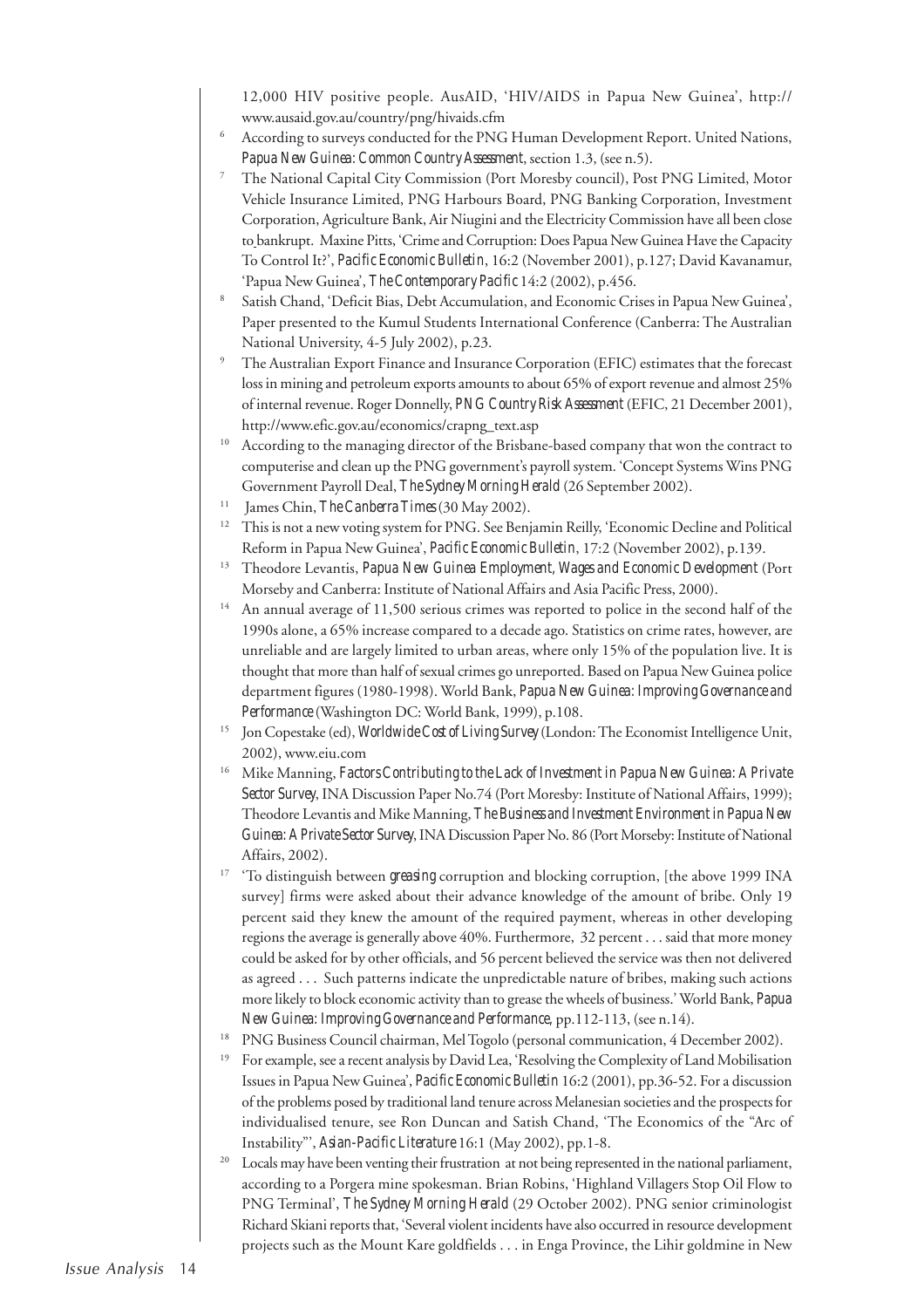Ireland province, the Higaturu oil palm estate in Northern Province, the Ok Tedi mine and the associated Fly River pollution in Western province, and the Poreporena Freeway in the nation's capital.' R. Skiani, 'The Criminal Threat in Papua New Guinea', *Australia and Papua New Guinea: Crime and the Bilateral Relationship*, ed. Beno Boeha and John McFarlane (Canberra: Australian Defence Studies Centre, 2000), p.47.

- <sup>21</sup> See Duncan and Chand, 'The Economics of the "Arc of Instability"', pp. 3, 5-6, (see n.19).
- <sup>22</sup> Paul Collier, *Economic Causes of Civil Conflict and Their Implications for Policy* (Washington DC: World Bank, 15 June 2000). Such conflict is one of the signs of what one analyst has dubbed the 'Africanisation' of the South Pacific. Benjamin Reilly, 'Trouble in "Paradise": The Africanisation of the South Pacific', *Policy*, 17:1 (Autumn 2001), pp.3-7. For a response to the 'Africanisation' thesis, see Jon Fraenkel, 'The Coming Anarchy in Oceania? A Critique of the "Africanisation" of the South Pacific Thesis', Paper presented to the 15th Pacific History Association Conference (Papa-I-Galagala: The National University of Samoa, 9-13 December 2002).
- <sup>23</sup> Michael Jeffery, 'Key Developments in Military Reform in Papua New Guinea: Implications for Australian Policy', Paper presented to the annual forum *Strategic Update* (Canberra: Australian Defence Studies Centre, 15-16 November 2001).
- <sup>24</sup> Lisa Clausen, 'Tribe Versus Nation', *Time Magazine* 150:14 (6 October 1997).
- <sup>25</sup> As a share of total recurrent government spending, law and order has hardly changed from ten years ago. Police numbers have remained virtually the same since independence despite an increase of over 70% in the population. World Bank, *Papua New Guinea: Improving Governance and Performance*, pp.110 and 111, (see n.14).
- <sup>26</sup> This may slowly be changing. Japan is now PNG's second biggest donor, while Chinese aid to PNG nearly matched Australia's in 2000 (after PNG decided not to establish diplomatic relations with Taiwan). But Japan seems more concerned with access to PNG's fisheries than in taking over the country. China—and Taiwan—appear interested in PNG mainly because of United Nations votes. Some analysts, however, have considered other motivations (for example, Stratfor, 'China Looks to the South Pacific', 21 May 2001, www.stratfor.com). Unlike Australian, American and multilateral aid, Chinese aid is untied. China may be using this aid to buy political influence the Chinese already maintain a satellite and missile tracking facility on Kiribati*—*eventually turning this influence into military capability by deploying shore-based anti-ship missiles throughout the region. In the event of a American-Sino confrontation in the Pacific China could seriously disrupt not only military deployments to the area but also trade and supply lines in key shipping lanes along the Indonesian archipelago to the Indian Ocean, and between the US and Australia. Yet although China has been more active in the Pacific, it has not yet been aggressive.
- <sup>27</sup> For a threat assessment see Mick Keelty, 'Bilateral Cooperation in Cross-Border Crime; An Australian Perspective', in *Australia and Papua New Guinea: Crime and the Bilateral Relationship*, pp.76-83, (see n.20).
- <sup>28</sup> As the recent example of Tonga demonstrates. 'The Ships That Died of Shame', *The Sydney Morning Herald* (14 January 2003), p.13.
- <sup>29</sup> Peter Urban, 'Not In Our Backyard, On Our Doorstep', *IPA Review* (December 2002), p.7.
- <sup>30</sup> According to testimony given by Mr Pat Stortz, Manager of the South East Asia and Pacific Markets Office, Austrade, at the Senate Foreign Affairs, Defence, and Trade Committee inquiry into Australia's relationship with Papua New Guinea and other Pacific Island countries hearing on 25 October 2002. See www.aph.gov.au/Senate/committee/fadt\_ctte/PNG/index.htm for the transcript. According to World Bank estimates, 'compared to Indonesia, PNG's electricity prices are twice as high, labour costs four times higher and urban rents ten times higher.' Quoted in the 2001 United Nations report, *Papua New Guinea: Common Country Assessment*, (see n.4).
- <sup>31</sup> Aldo Borgu, *Beyond Bali: ASPI's Strategic Assessment 2002* (Canberra: The Australian Strategic Policy Institute, November 2002), p. 29, www.aspi.org.au
- <sup>32</sup> Peter Urban, 'Not In Our Backyard,' p.6.
- <sup>33</sup> Sinclair Dinnen, 'Threatening the State: Crime and Public Order in Papua New Guinea', in *Australia and Papua New Guinea: Crime and the Bilateral Relationship*, p.68, (see n.20).
- <sup>34</sup> Emigration is low from PNG to Australia. According to the Department of Immigration and Multicultural and Indigenous Affairs submission to the current Senate inquiry (see n.30), some 23,000 people born in Papua New Guinea reside in Australia, and most are originally of Australian descent (Submission No. 40, p.12, available at www.aph.gov.au/Senate/committee/fadt\_ctte/ PNG/submissions/sublist.htm). In other Polynesian and Micronesian island countries